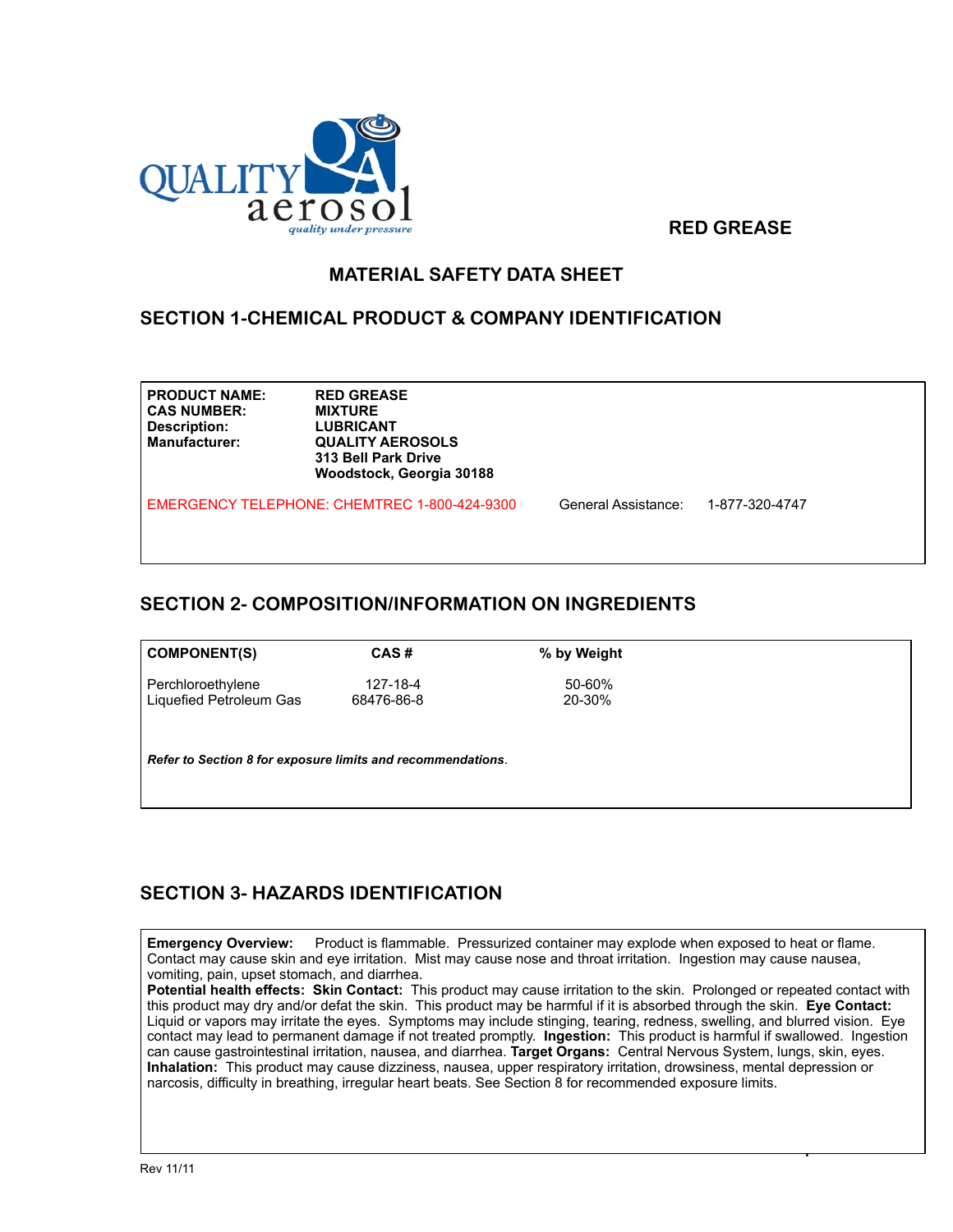#### **SECTION 4- FIRST AID MEASURES**

**Skin:** For skin contact, wash immediately with soap and water. If irritation persists, get medical attention. **Eye:** Immediately flush with plenty of water for at least 15 minutes, holding eyelids open at all times. Get medical attention immediately. **Inhalation:** Move person to non-contaminated air. If the affected person is not breathing, apply artificial respiration. Call a physician if symptoms develop or persist. **Ingestion:** If the material is swallowed, get immediate medical attention or advice. DO NOT induce vomiting. If vomiting occurs naturally, have victim lean forward to reduce risk of aspiration. Seek immediate medical attention. Do not give anything.

### **SECTION 5- FIRE FIGHTING MEASURES**

**Extinguishing Media:** Use dry chemical, carbon dioxide, or foam. Use water to cool fire-exposed containers and to protect personnel. Do not direct a solid stream of water or foam into hot, burning pools this may results in frothing and increase fire intensity. **Basic Fire Fighting Procedures:** Dangerous when exposed to heat or flame. This material can be ignited by flame or spark under normal atmospheric condition. Vapors are heavier than air and may travel along the ground to some distant source of ignition and flash back. Pressurized Container: May explode when exposed to heat or flame. Empty containers may retain product residue including Flammable or Explosive vapors. DO NOT cut, drill, grind, or weld near full, partially full, or empty product containers. **Dust Explosion Hazard:** None known. **Sensitivity To Mechanical Impact:**  Container could potentially burst or be punctured upon mechanical impact, releasing flammable vapors. **Unusual Fire & Explosion Hazards:** During a fire, irritating and highly toxic gases may be generated during combustion or decomposition. High temperatures can cause sealed containers to rupture due to a build up of internal pressures. Cool with water. **Fire Fighting Equipment/Instructions:** Wear full protective clothing, including helmet, self-contained positive pressure or pressure demand breathing apparatus, protective clothing and face mask.<br>Flash Point: concentrate: N/A propellant: -156 F

**Flash Point: concentrate: N/A Flammability limits in air:** N/A upper % by volume concentrate N/A lower % by volume concentrate<br>9.2 upper % by volume propellant 1.8 lower % by volume propellant 9.2 upper % by volume propellant

## **SECTION 6- ACCIDENTAL RELEASE MEASURES**

**Emergency Action:** Evacuate the area promptly and keep upwind of the spilled material. Isolate the spill area to prevent people from entering. Wear appropriate protective equipment and clothing during clean-up. **Containment:** Stop discharge if safe to do so. Stop material from contaminating soil or from entering sewers or water streams. Cover spills with nonflammable absorbent and place in closed chemical waste containers.

#### **SECTION 7- HANDLING & STORAGE**

**Handling:** Keep this product away from heat, sparks or open flame. Avoid getting this material into contact with your skin and eyes. Avoid breathing mists or aerosols of this product. Use this product with adequate ventilation. Do not reuse the empty container. **Storage:** Store in a cool, dry, well-ventilated area. Do not handle or store near an open flame, heat or other sources of ignition. Keep out of direct sunlight. Do not store above 120F (49 C). **Empty Container Precautions:**  Attention! Follow label warnings even after container is emptied since empty containers may retain product residues. Do not reuse empty container.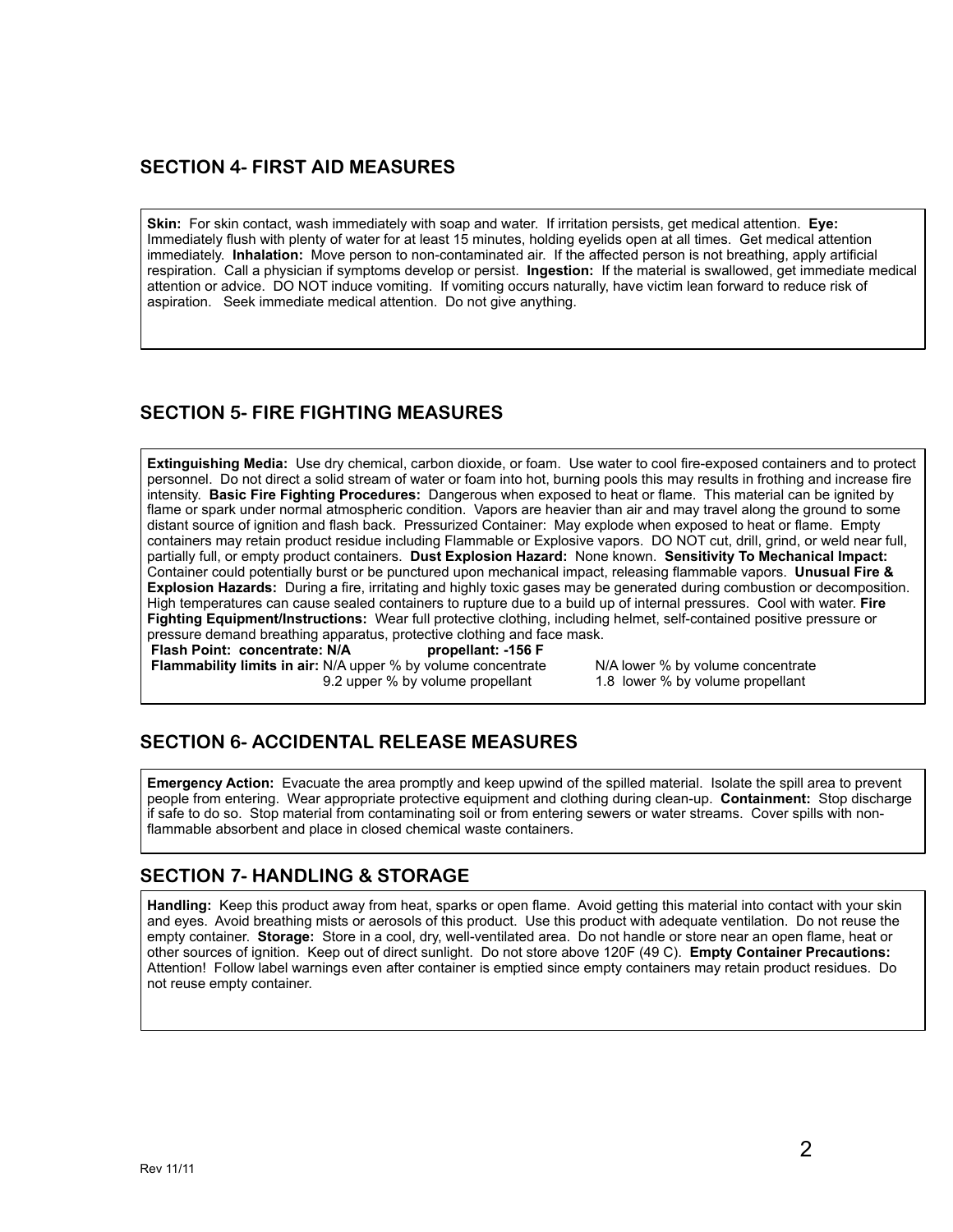#### **SECTION 8- EXPOSURE CONTROLS/PERSONAL PROTECTION**

**Engineering Controls:** Provide local and general exhaust ventilation to effectively remove and prevent buildup of any vapors or mists generated from the handling of this product. **Eye Protection:** Wear goggles or safety glasses with side shields. **Skin and Body Protection:** Impervious gloves should be used when handling this product. Use of protective coveralls and long sleeves is recommended. **Respiratory Protection:** Use NIOSH approved respiratory protection. High airborne concentrations may necessitate the use of self-contained breathing apparatus (SCBA). **General:** Use good hygiene practices in handling this material.

| <b>Exposure Limits:</b>                                      | (PARTS PER MILLION)         |                 |                            |                 |         |            |
|--------------------------------------------------------------|-----------------------------|-----------------|----------------------------|-----------------|---------|------------|
| Component(s)<br>Perchloroethylene<br>Liquefied Petroleum Gas | TLV<br>100ppm<br>$1000$ ppm | <b>OSHA-PEL</b> | <b>OSHA-STEL</b><br>100ppm | <b>SARA 313</b> | Prop 65 | <b>VOC</b> |

Other raw material is considered trade secret.

### **SECTION 9- PHYSICAL & CHEMICAL PROPERTIES**

PH: N/A Boiling Point: N/A **Physical State: Thick Liquid %VOC: 25%** 

**Solids: N/A Evaporation Rate: >1 (butyl acetate=1) Specific Gravity: 1.62 Color: Red**

## **SECTION 10-STABILITY & REACTIVITY**

Hazardous polymerization will not occur. Condition to avoid: Keep away from sources of ignition. Avoid contact with strong oxidizers, reducers, acids, and alkalis. Stability: This product is stable under normal conditions.

## **SECTION 11-TOXICOLOGICAL INFORMATION**

**Perchloroethylene:** Oral LD50: 2,629 mg/kg (rat) Inhalation LC50: 2,978 mg/l (mouse) Dermal LD50: >3,228 mg/kg (rabbit) **Liquefied Petroleum Gas:** Inhalation LC50: 658 mg/L/4H (rat)

#### **SECTION 12-ECOLOGICAL INFORMATION**

No information available

#### **SECTION 13-DISPOSAL CONSIDERATIONS**

We make no guarantee of warranty of any kind that the use of and/or disposal of this product complies with all local, state, or federal laws. It is also the obligation of each user of the product mentioned herein to determine and comply with the requirements of all applicable statutes.

Waste Disposal: Dispose of waste material according to Local, State, Federal, and Provincial Environmental<br>Regulations Mastes must be tested using methods described in 40 CER Part 261 to determine if it mosts and Regulations. Wasted mast be to Regulations. Wastes must be tested using methods described in 40 CFR Part 261 to determine if it meets applicable